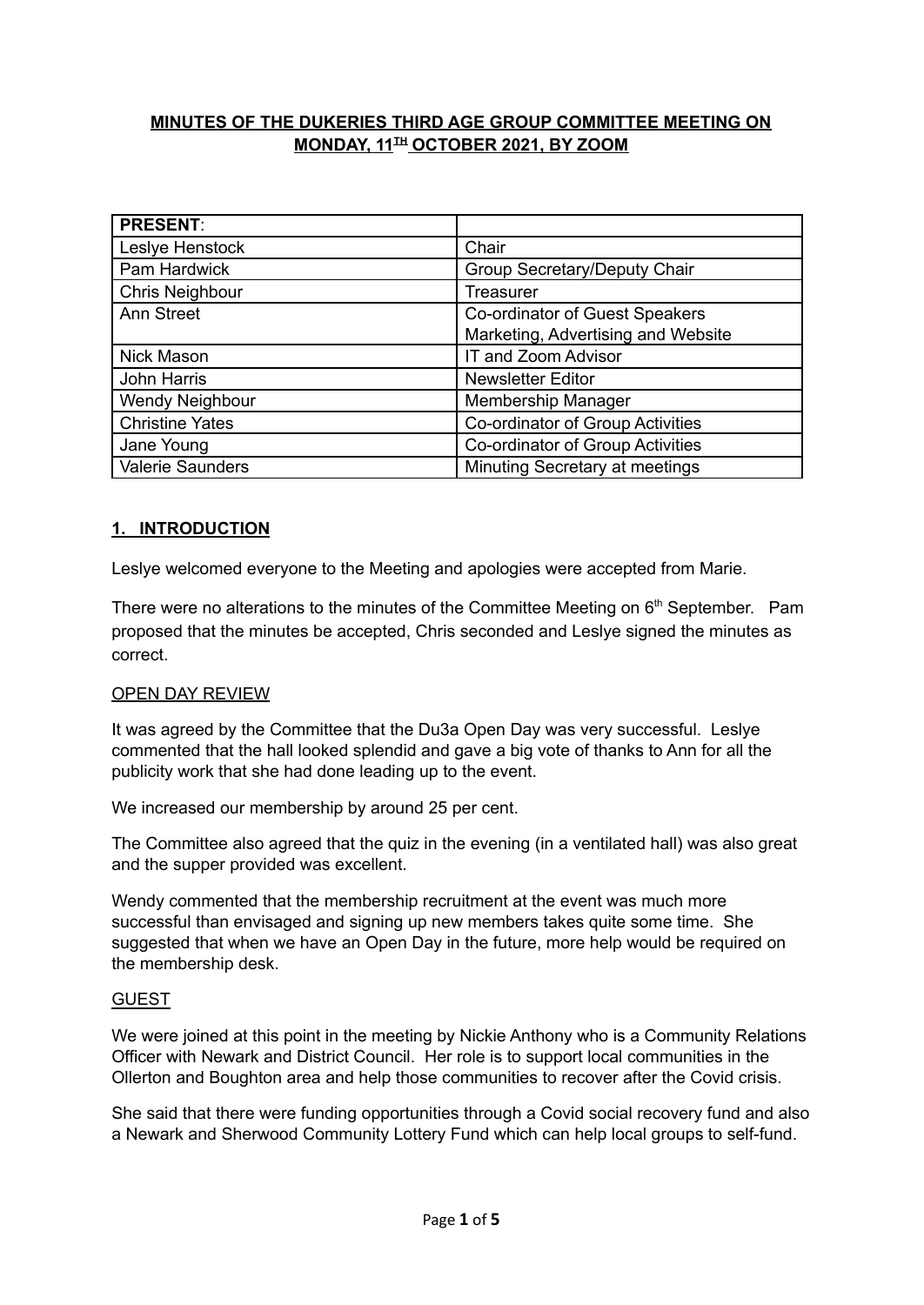Nickie also said that she could help with recruitment of new members and give assistance at events.

# 2. **SPENDING GRANT MONEY**

Wendy has been more successful in obtaining grants than we had dared to expect. The total funding received so far is £1600.

See Appendix (on separate sheet) for details of the grants received.

There was a discussion concerning how this money is to be spent and the following are under consideration:

- £693.99 spent on a laptop for the Chairperson (October 2021)
- £131 on a printer, paper and inks. Mason/Ann to agree amount/purchase.
- £275 on advertising.
- £400 on a laptop/notebook for membership work. Mason already has one that can be purchased for £100. Wendy to ask if this is possible with her contact and to ask if we can use a further £300 for the purchase of a mobile phone, printing and advertising costs.
- £100 could be used for any items for Du3a. This could possibly be used for updating the Du3a website.

# **3. BRANDING, PUBLICITY, MARKETING**

Ann had already sent details of advertising material such as flags and posters to the Committee. She said that she would like a permanent poster for Du3a to go under the Jubilee Hall sign which would require permission from the Jubilee Hall Committee.

Ann reported that she thought it would be a good idea to register our own domain and had been looking at site-building websites. Lesley commented that we would look at this again in 2022.

Ann mentioned that the Lions Group were having a Christmas evening in the run-up to Christmas and perhaps we could have a stall publicising Du3a at that event. The Committee agreed that this would be a good idea.

Ann will be attending the Publicity Meeting of North Notts Publicity Group on Friday, 15<sup>th</sup> October, and will report back at the next Committee Meeting.

Ann reported that she has printed out a copy of our constitution which will go on the notice board at Members' Meetings.

### **Speakers**

Ann reported that she had booked speakers up to November 2022 and gave Chris an approximate figure for the costs. Some speakers required a fee and others a donation.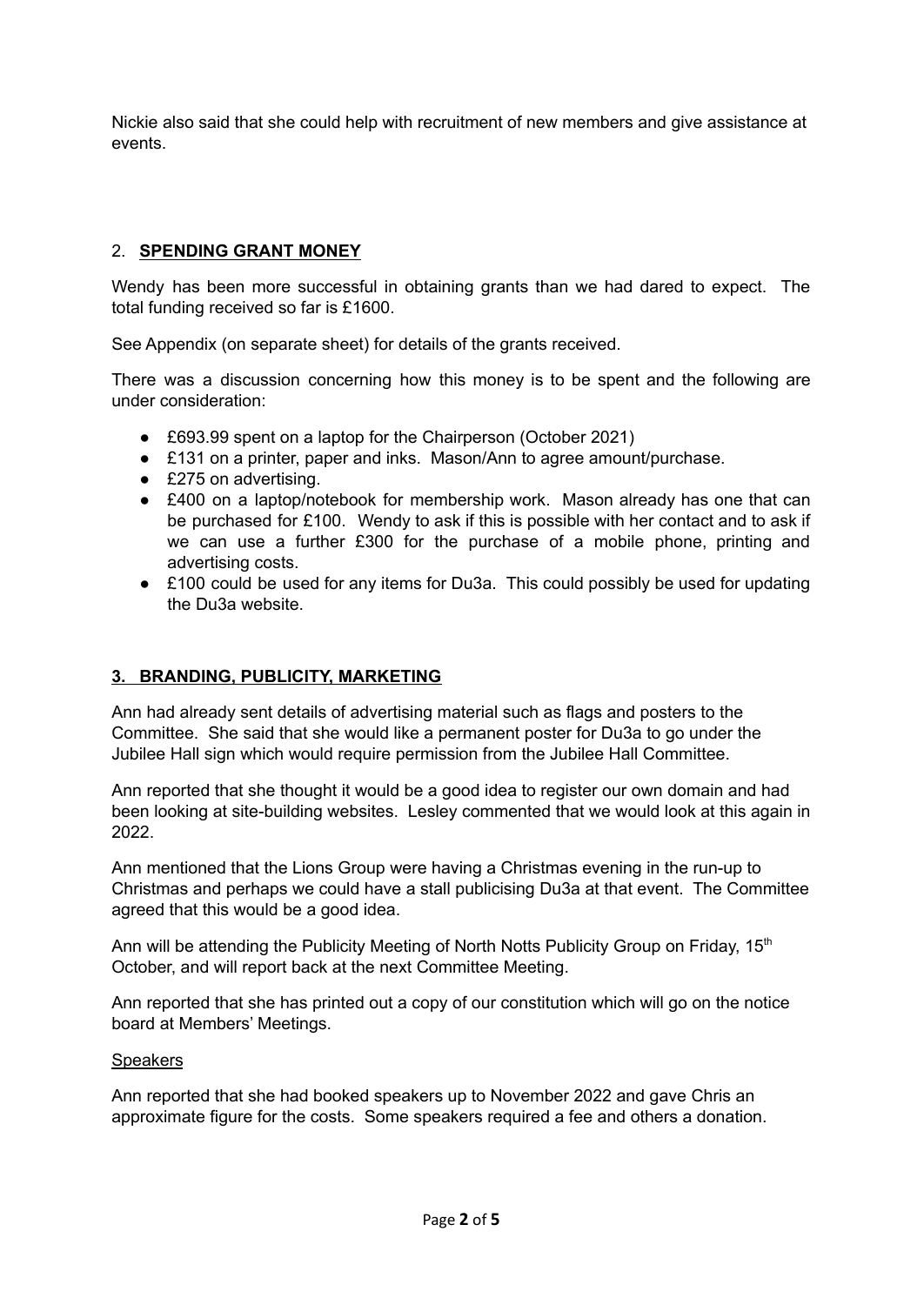# 4. **MEMBERSHIP UPDATE**

Wendy reported that we have 24 new Full Members and 1 new Associate Member. All new members have been added to the membership list.

# **5. TREASURER'S REPORT AND FORECAST TO MARCH 2022**

Chris had already sent out copies of the accounts for September to the Committee. The current account stands at £3305.44 and the Social Account £1101.07. There was also another £500 to come in from funding.

Leslye had asked for a forecast of spending up to the end of the financial year on 31<sup>st</sup> March 2022. Chris said that although the accounts are reasonably healthy, there will be a number of expenses up to 31<sup>st</sup> March including hire of the Jubilee Hall for Members' Meetings, fees or donations for speakers, sundries for the Members' Meetings (tea/coffee, biscuits etc) and Zoom subscriptions which will continue until the end of this year and then be reviewed. The approximate cost of these expenses would be in the region of £600.

# 6. **FUTURE MEMBERS' MEETINGS AND CHRISTMAS**

Leslye asked that members of the Committee meet at the Jubilee Hall at 12 noon on the 18<sup>th</sup> October to set up the hall for the meeting. Members will arrive from 1.0 pm. Jobs to be done are:

- Mason will set up the equipment for the speaker.
- Signage needs to be hammered into the ground at the entrance to the Jubilee Hall.
- Banners need to be put up (John, Christine and Jane).
- Three tables need to be set up in the main hall for the AllSorts Gardening Group, Air Ambulance and the Membership table.
- 3 further tables will be set up in the Bar area for the Treasurer, Sunday Lunch Club and Tuesday lunch club.
- Chairs will need to be put up in the main hall and survey notes put on the chairs.
- Doreen, May and Val will be on tea duty.

There will be an appeal to the membership for help with teas/coffees at Members' Meetings throughout the year.

The date for the Christmas Party will be 20<sup>th</sup> December.

# **7. ANY OTHER BUSINESS**

There has been a problem over the use of the Du3a bunting made by Jane Young which Leslye was hoping to keep pristine by using it indoors only. One of our social groups asked permission to borrow the bunting for an outside event which was refused. This matter was discussed by the Committee and Jane has kindly offered to make more bunting which can be used outdoors and borrowed, if required, by social groups within Du3a.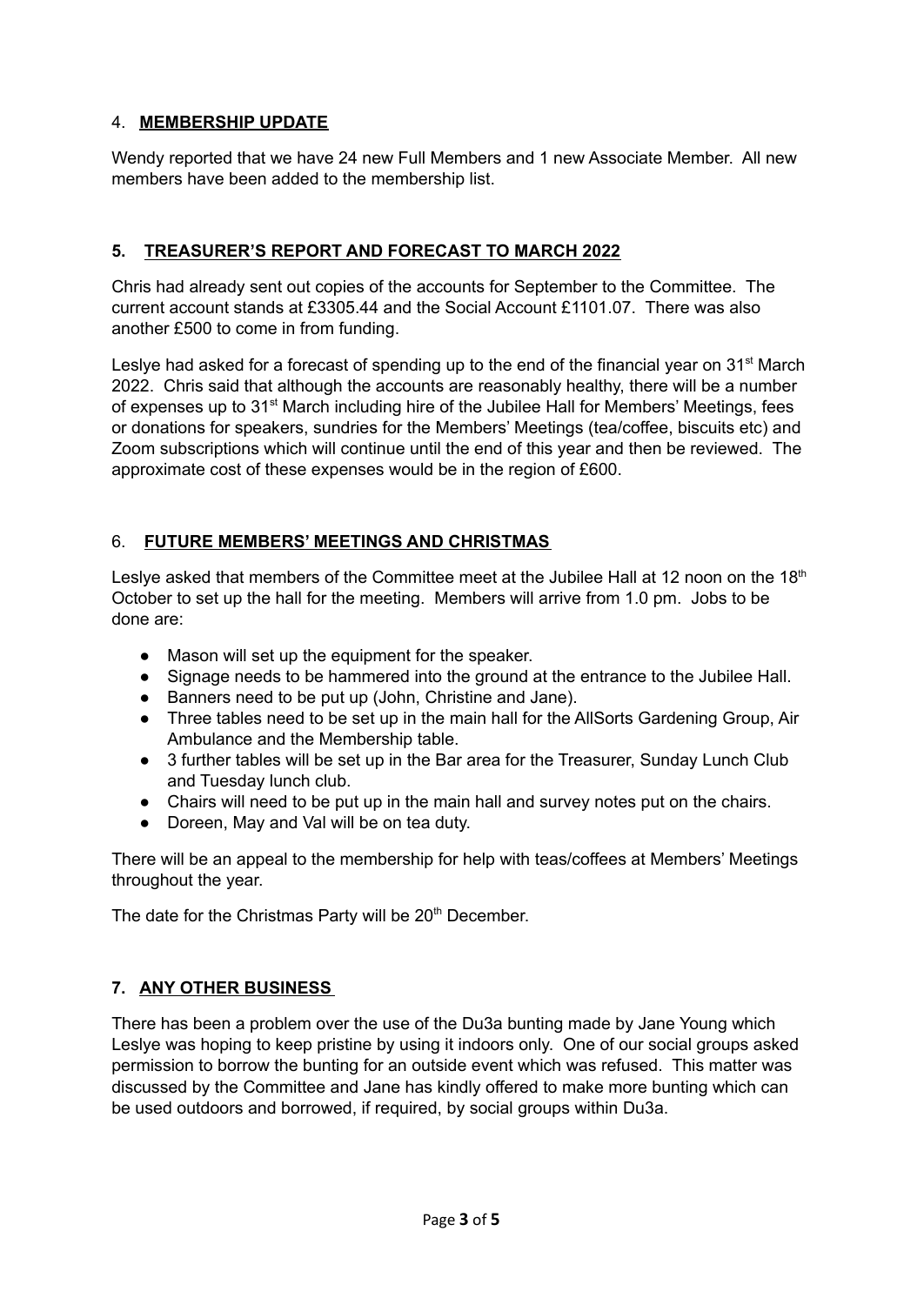It was pointed out by Ann that Easter Monday next year falls on the 18<sup>th</sup> April. This is the third Monday in the month which would normally be the Members' Meeting. The Members' Meeting will now be on the 11<sup>th</sup> April and the Committee Meeting on the  $4<sup>th</sup>$  April.

It was also decided that the December Committee Meeting would be held on the 6<sup>th</sup> December in order to plan for the Christmas Party.

# **DATE OF THE NEXT COMMITTEE MEETING 8 TH NOVEMBER 2021**

### **APPENDIX – DU3A FUNDING RECEIVED**

**Dukeries U3A Funding Applications – 2021 Funding Received from the following:**

### **The RTC Fund**

| Contact:                                                                                | <b>Helen Britton</b>                                   |  |
|-----------------------------------------------------------------------------------------|--------------------------------------------------------|--|
| Amount Received:                                                                        | £500 (in DU3A bank account)                            |  |
| Purpose of Grant:                                                                       | Computer                                               |  |
| Received:                                                                               | 20/6/2021                                              |  |
| Must be used by:                                                                        | 20/6/2022                                              |  |
| Evaluation:                                                                             | Evaluation form to be filled in when project finished. |  |
| Now agreed with Helen that they will pay £368.95 towards computer already purchased and |                                                        |  |
| remaining £131.01 can be used to purchase, printer, paper and inks. 5/10/21             |                                                        |  |

### **Andy Oxnard**

| Can be used to fund any item for Dukeries U3A, still to be decided on spend - 5/10/21 |                                                          |  |
|---------------------------------------------------------------------------------------|----------------------------------------------------------|--|
| Evaluation:                                                                           | <b>Contact Andy Oxnard for details</b>                   |  |
| Must be used by:                                                                      | Not stipulated                                           |  |
| Received:                                                                             | August 2021                                              |  |
| Purpose of Grant:                                                                     | Computer – possibly printer and inks (LH to speak to AO) |  |
| Amount Received:                                                                      | £100 (in DU3A bank account)                              |  |

### **Community Engagement – Newark and Sherwood District Council**

| Contact:                                | Andy Hardy                                                    |  |
|-----------------------------------------|---------------------------------------------------------------|--|
| Amount Received:                        | £500 – Proof of purchase must be shown and then money will be |  |
|                                         | transferred to DU3A bank account.                             |  |
| Purpose of Grant:                       | Computer - £400                                               |  |
|                                         | Advertising - £100                                            |  |
| Must be used by:                        | Not Stipulated                                                |  |
| Evaluation:                             | Form to be completed when project finished                    |  |
| Still to be decided on spend $-5/10/21$ |                                                               |  |

### **TNL Community Funding – Project Ref: 20178695**

| Contact:          | Sophy Proctor/Laura Chambers                                            |
|-------------------|-------------------------------------------------------------------------|
| Amount Received:  | £500 (in DU3A bank account)                                             |
| Purpose of Grant: | Applied for £1,170 - Computer £770, Banners £100, Leaflets £100, Flyers |
|                   | £100. (so can be spent on either computer or advertising)               |